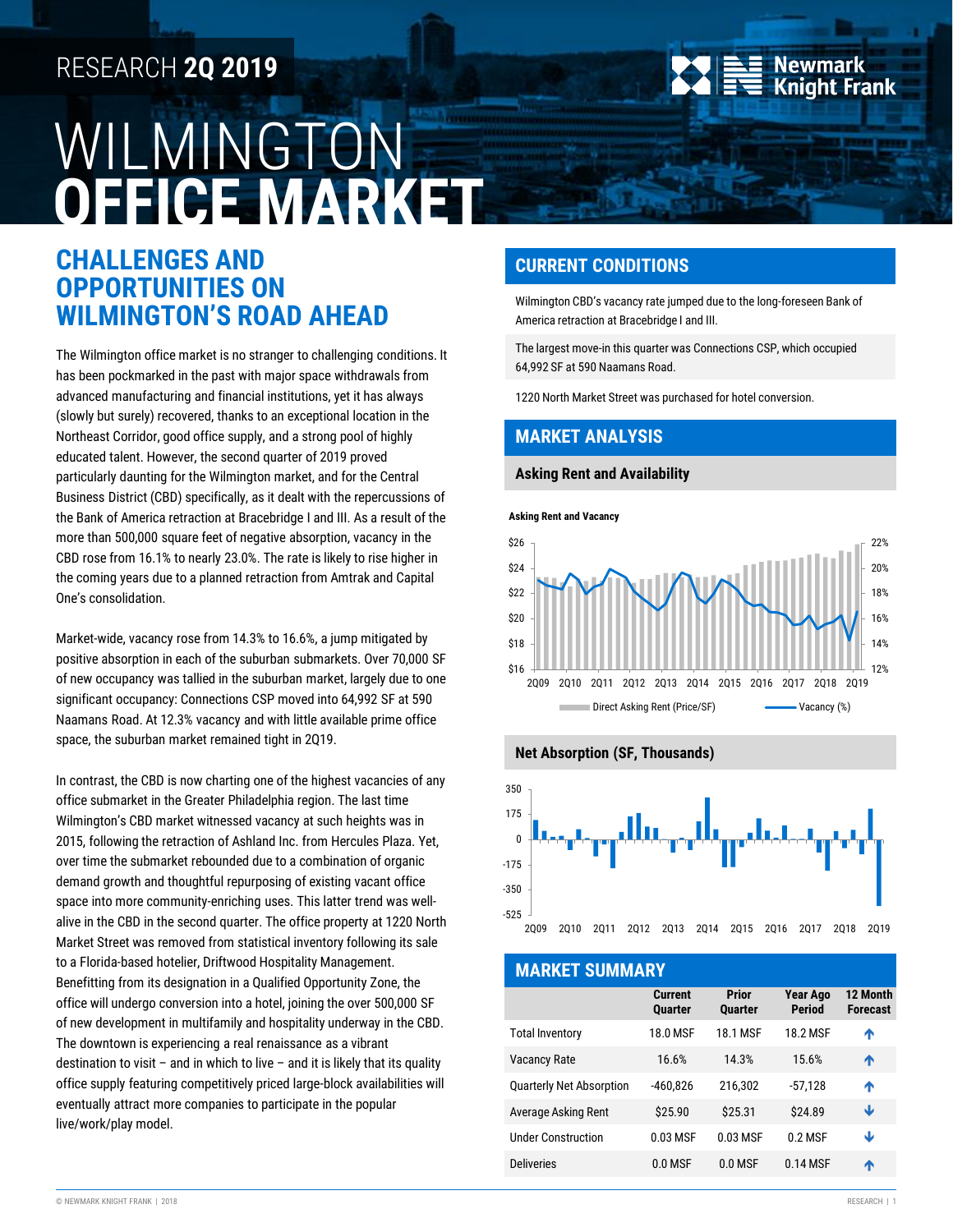

#### **TRAFFIC WOES ON THE HORIZON**

There is a real opportunity to underline the attractiveness of living and working in, and enjoying the amenities of downtown Wilmington now as accessibility concerns grow throughout the market, due to the looming I-95 viaduct project. In 2021, Delaware's Department of Transportation will commence a three-year-long \$200M infrastructure upgrade to a six-mile section of I-95, involving the closing of key exits along the corridor, inevitably causing major traffic disruption for commuters to not just the CBD, but to all travelling throughout the region. While this will ensure safer and more reliable travel in the future, just how much effect the active project will have on the overall office market remains a big question.

| <b>SUBMARKET STATISTICS</b> |                                          |                                             |                                        |                                         |                                         |                                                    |                                             |                                                  |
|-----------------------------|------------------------------------------|---------------------------------------------|----------------------------------------|-----------------------------------------|-----------------------------------------|----------------------------------------------------|---------------------------------------------|--------------------------------------------------|
|                             | <b>Total</b><br><b>Inventory</b><br>(SF) | <b>Under</b><br><b>Construction</b><br>(SF) | <b>Total</b><br><b>Vacancy</b><br>Rate | <b>Otr</b><br><b>Absorption</b><br>(SF) | <b>YTD</b><br><b>Absorption</b><br>(SF) | <b>Class A</b><br><b>Asking Rent</b><br>(Price/SF) | Class B<br><b>Asking Rent</b><br>(Price/SF) | <b>Total</b><br><b>Asking Rent</b><br>(Price/SF) |
| <b>Wilmington CBD</b>       | 7.440.435                                | $\overline{\phantom{a}}$                    | 22.7%                                  | $-531,547$                              | $-424.978$                              | \$27.72                                            | \$23.92                                     | \$26.70                                          |
| <b>Wilmington North</b>     | 3.592.100                                | $\overline{\phantom{a}}$                    | 9.5%                                   | 45,777                                  | 88,131                                  | \$30.00                                            | \$25.37                                     | \$28.29                                          |
| <b>Wilmington South</b>     | 4,633,580                                | $\overline{\phantom{a}}$                    | 12.3%                                  | 22,031                                  | 93,386                                  | \$22.83                                            | \$21.29                                     | \$21.80                                          |
| <b>Wilmington West</b>      | 2,375,371                                | 32,000                                      | 16.5%                                  | 2,913                                   | $-1,063$                                | \$28.38                                            | \$26.89                                     | \$27.09                                          |
| Delaware Market Area        | 18,041,486                               | 32,000                                      | 16.6%                                  | $-460,826$                              | $-244,524$                              | \$27.35                                            | \$24.16                                     | \$25.90                                          |

## **DELAWARE SELECT LEASE TRANSACTIONS**

| <b>Tenant</b>                    | <b>Building</b>       | <b>Submarket</b>        | <b>Type</b>         | <b>Square Feet</b> |
|----------------------------------|-----------------------|-------------------------|---------------------|--------------------|
| Sallie Mae                       | 90 Christiana Road    | Wilmington South        | Extension/Expansion | 111,756            |
| <b>DSS Sustainable Solutions</b> | 4250 Lancaster Pike   | <b>Wilmington West</b>  | Direct              | 5,302              |
| <b>4C Health Solutions</b>       | 3903 Centerville Road | <b>Wilmington West</b>  | <b>Direct</b>       | 3,854              |
| <b>McCormick Taylor</b>          | 220 Continental Drive | <b>Wilmington South</b> | Direct              | 3,596              |
| Cross & Simon                    | 1105 N Market Street  | <b>Wilmington CBD</b>   | Extension           | 3,283              |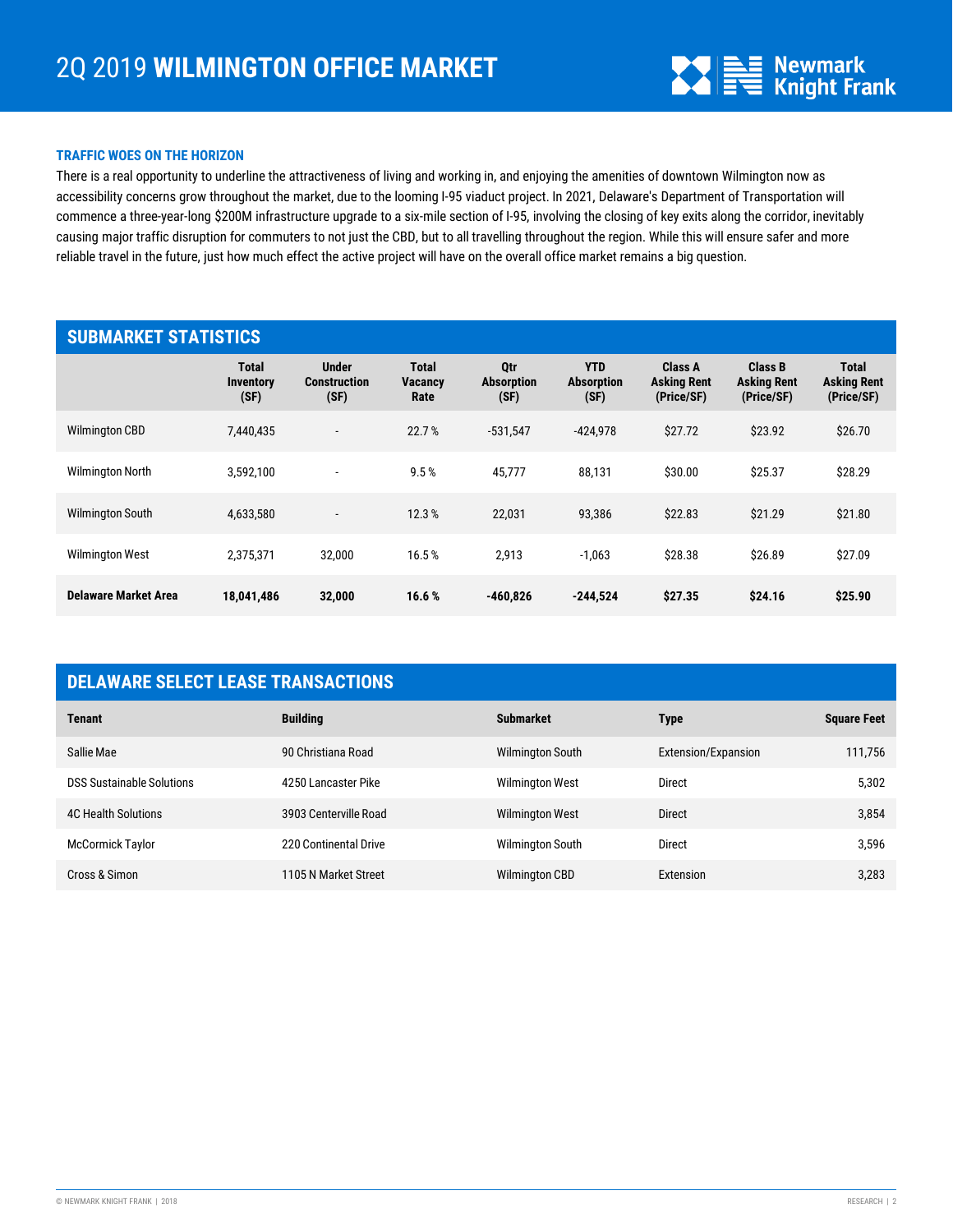

## **ECONOMIC CONDITIONS**

The unemployment rate in the Wilmington Metropolitan Division dwindled each month so far in 2019 to a low of 3.1% as of April. While the region moves toward full employment, there were mixed announcements relating to jobs this quarter. Barclays made the decision to relocate 500 jobs from Wilmington to New Jersey, and on the other hand, M&T Bank announced a major hiring spree, to add 200 positions in Wilmington – notably, fintech positions. Hiring in this sector will likely help reverse the trend of losses in the Information industry sustained in the Wilmington Metro Division year-over-year.

Delaware's position as a legacy banking hub has it poised to succeed as an emerging fintech market. According to the recently released study by the University of Delaware, the Delaware Prosperity Partnership and the First State Fintech Lab entitled, "Delaware in a Fintech Future," Delaware has the highest relative concentration of financial services jobs of any U.S. state, and accounted for approximately 75% of all fintech investment in the Greater Philadelphia region in the past two years. This confluence is likely to benefit the growing subindustry locally as firms across the country compete for increasingly hard-to-find talent.

## 0.0% 2.0% 4.0% 6.0% 8.0% 10.0% Apr-14 Apr-15 Apr-16 Apr-17 Apr-18 Apr-19 United States **Wilmington, DE, Metropolitan Division**

Source: U.S. Bureau of Labor Statistics

**UNEMPLOYMENT RATE**

**Not Seasonally Adjusted**

## **FINANCIAL EMPLOYMENT CONCENTRATION**

## **Ratio of Financial Jobs to Total Jobs, 2018 (U.S.=1)**



Source: "Delaware in a Fintech Future", University of Delaware's Institute of Public Administration, the Delaware Prosperity Partnership, and the First State Fintech Lab

## **EMPLOYMENT BY INDUSTRY**

**Wilmington, DE, Metropolitan Division, Annual Average 2018**



Source: U.S. Bureau of Labor Statistics

## **PAYROLL EMPLOYMENT**

#### **Total Nonfarm, Not Seasonally Adjusted, 12-Month % Change**



Source: U.S. Bureau of Labor Statistics

## **EMPLOYMENT GROWTH BY INDUSTRY**

#### **Wilmington, DE Metropolitan Division, May 2019, 12-Month % Change**



Source: U.S. Bureau of Labor Statistics